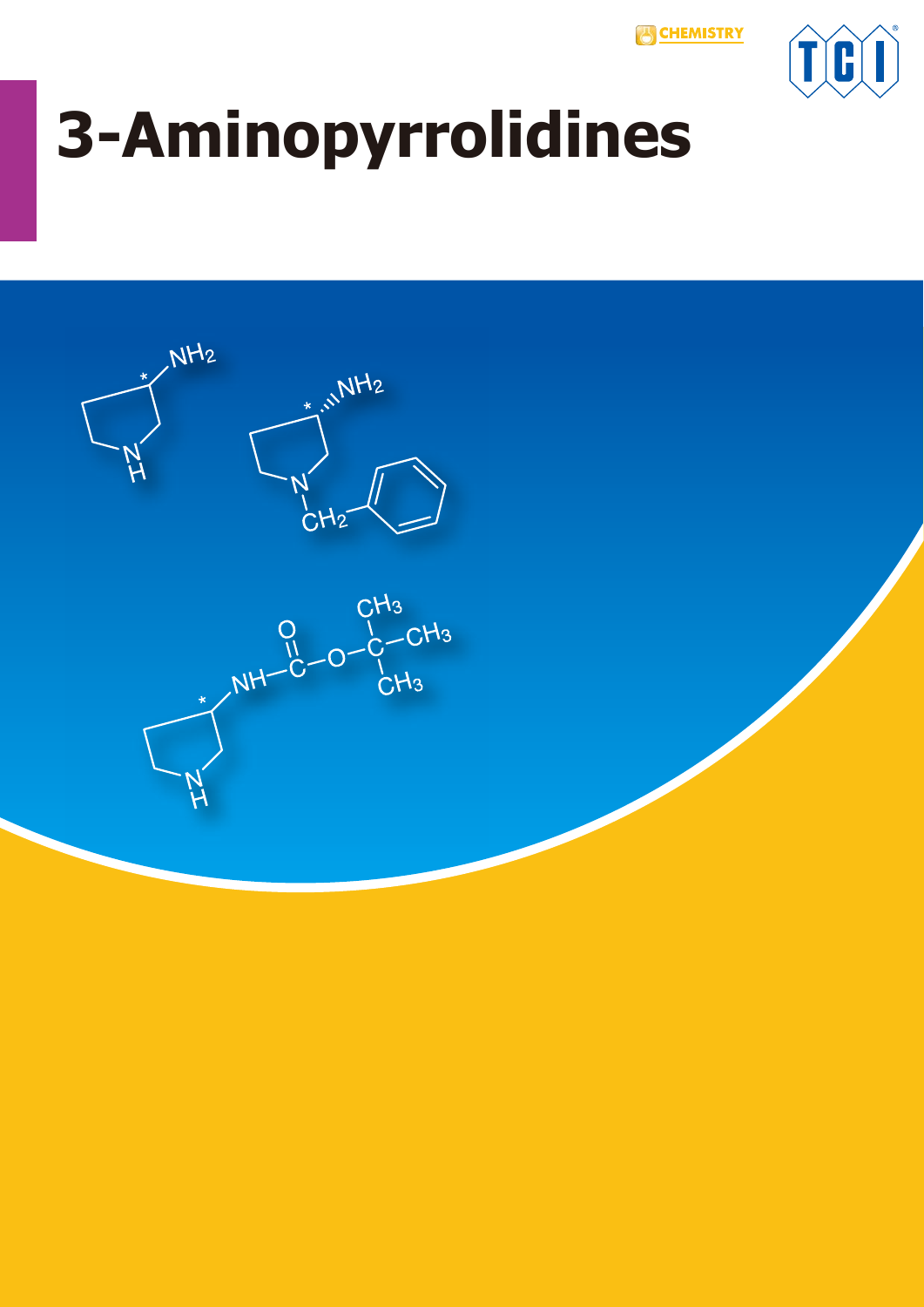## **3-Aminopyrrolidines**

3-Aminopyrrolidines make up important components of bioactive compounds, and are found in pharmaceuticals and agricultural chemicals. The 3-aminopyrrolidine skeleton exerts a great influence on the pharmaceutical activity of 4-quinolonecarboxylate antibacterial agents. Moreover, 3-aminopyrrolidines have an asymmetric carbon atom and the relationship between their absolute configurations and the pharmaceutical activity has been studied thoroughly. With its established technologies, TCI has started commercial production of chiral 3-aminopyrrolidines, and is able to produce it in large quantities.

Because 3-aminopyrrolidines have two amino groups in the molecule, they can generate di-substituted compounds and as well as two mono-substituted compounds by reaction with electrophiles. Therefore, if 3-aminopyrrolidines are to be introduced in a specific manner, it is necessary to protect one amino group. TCI has a wide assortment of mono-protected 3-aminopyrrolidines, where one amino group is protected by common protecting groups such as benzyl group or Boc group.

#### **References**

Tokyo Kasei Kogyo Co., Ltd., Jpn. Kokai Tokkyo Koho JP02218664, **1990**. Tokyo Kasei Kogyo Co., Ltd., Jpn. Kokai Tokkyo Koho JP63041453, **1988**. Tokyo Kasei Kogyo Co., Ltd., Jpn. Kokai Tokkyo Koho JP63041452, **1988**. Tokyo Kasei Kogyo Co., Ltd., Eur. Pat. Appl. EP 218,249, **1987**.

- M. A. Youngman, J. J. McNally, T. W. Lovenberg, A. B. Reitz, N. M. Willard, D. H. Nepomuceno, S. J. Wilson, J. J. Crooke, D. Rosenthal, A. H. Vaidya, S. L. Dax, *J. Med. Chem.* **2000**, *43*, 346.
- J. P. Sanchez, R. D. Gogliotti, J. M. Domagala, S. J. Gracheck, M. D. Huband, J. A. Sesnie, M. A. Cohen, M. A. Shapiro, *J. Med. Chem.* **1995**, *38*, 4478.
- J. P. Sanchez, A. J. Bridges, R. Bucsh, J. M. Domagala, R. D. Gogliotti, S. E. Hagen, C. L. Heifetz, E. T. Joannides, J. C. Sesnie, M. A. Shapiro, D. L. Szotek, *J. Med. Chem.* **1992**, *35*, 361.
- T. Rosen, D. T. W. Chu, I. M. Lico, P. B. Fernandes, L. Shen, S. Borodkin, A. G. Pernet, *J. Med. Chem.* **1988**, *31*, 1586.

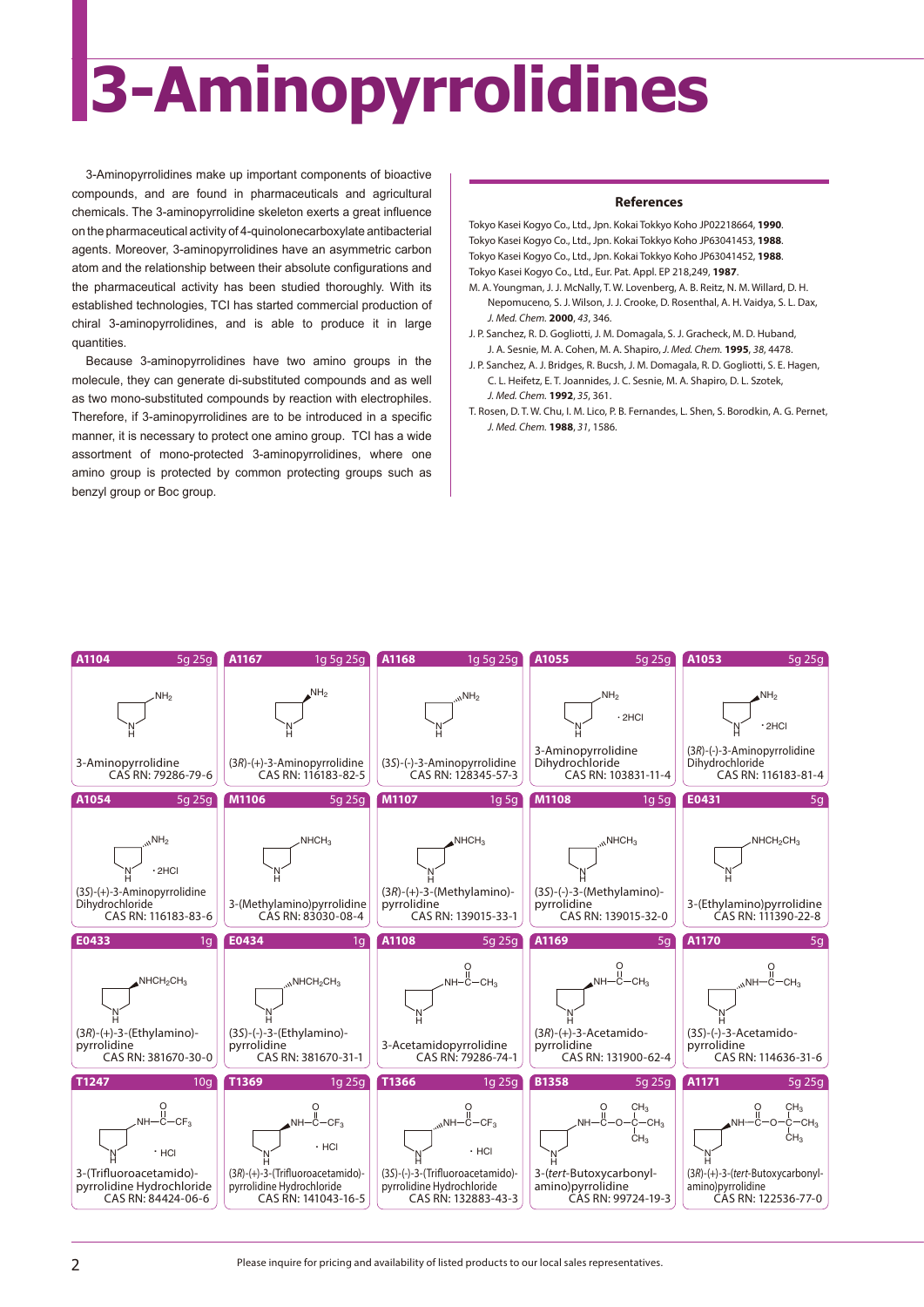### **3-Aminopyrrolidines**